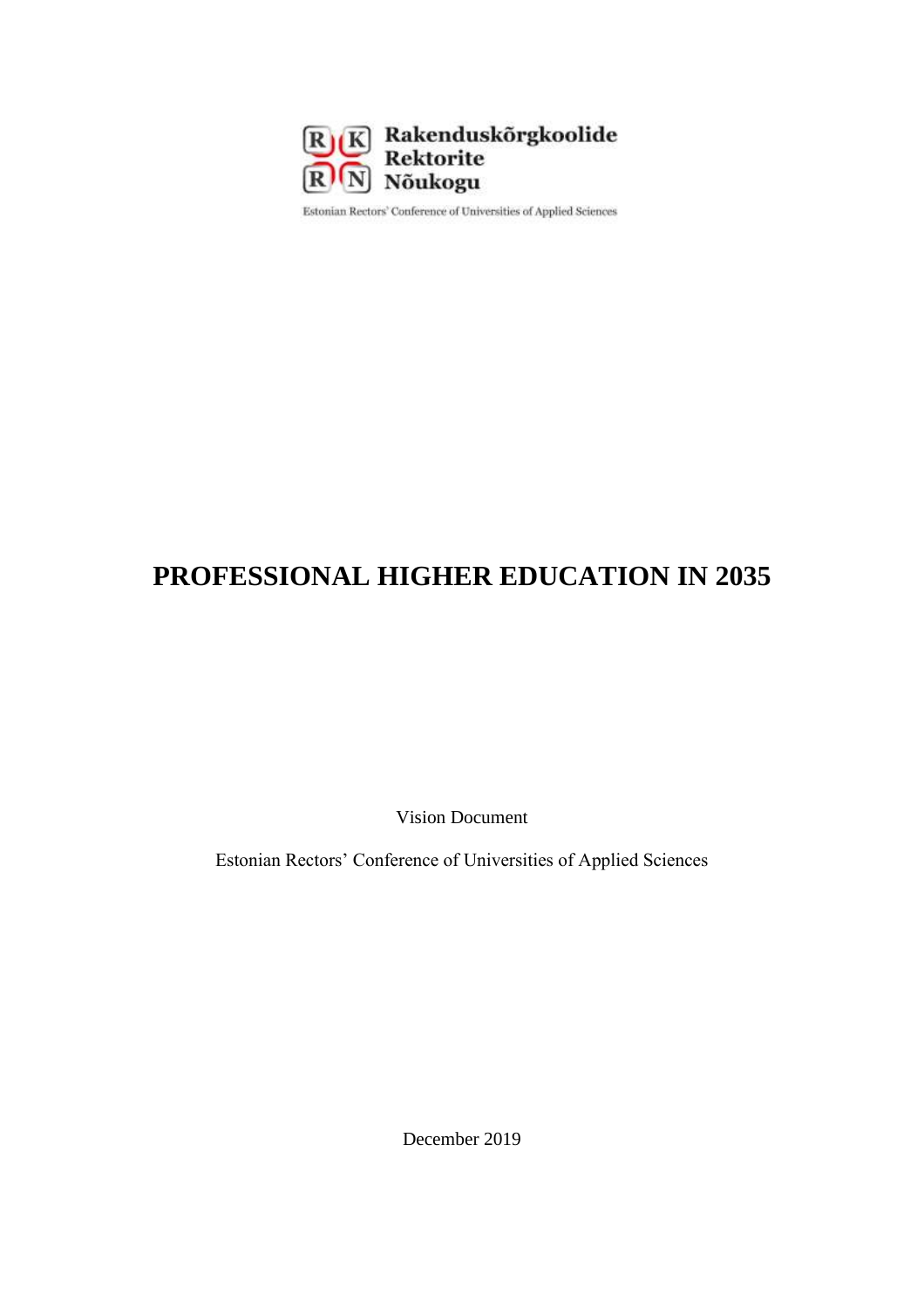#### TABLE OF CONTENTS

| <b>INTRODUCTION</b> |                                                                         |                             |
|---------------------|-------------------------------------------------------------------------|-----------------------------|
|                     | 1. General data                                                         |                             |
|                     | 1.1. General data and the main factors influencing                      |                             |
|                     | applied higher education                                                | $\mathcal{D}_{\mathcal{A}}$ |
|                     | 1.2. Current situation of universities of applied sciences              |                             |
|                     | 2. Development trends of professional higher education                  | 11                          |
|                     | 2.1. Development trends of professional higher education in Estonia     | 11                          |
|                     | 2.2. Development trends of professional higher education in Finland     | 13                          |
|                     | 2.3. Development trends of professional higher education in Europe $\&$ |                             |
|                     | <b>EURASHE</b>                                                          | 14                          |
|                     | 3. Conclusions and recommendations to policy makers                     | 15                          |

*The current Vision Document was compiled from April to December 2019 by the members of the Estonian Rectors' Conference of Universities of Applied Sciences: Ulla Preeden, Ülle Ernits, Helle Noorväli, Enno Lend, Mait Rungi, Enno Mõts, Vallo Nuust, Marek Link, Jaanus Jakimenko, Illari Lään and Jana Praun, the member of the board of the Estonian Rectors' Conference of Universities of Applied Sciences. We would also like to thank the employees of the higher education department of the Estonian Ministry of Education and Research, and the participants of the Vision Day on October 22, 2019 at the Estonian Aviation Academy who contributed to the Vision Document.*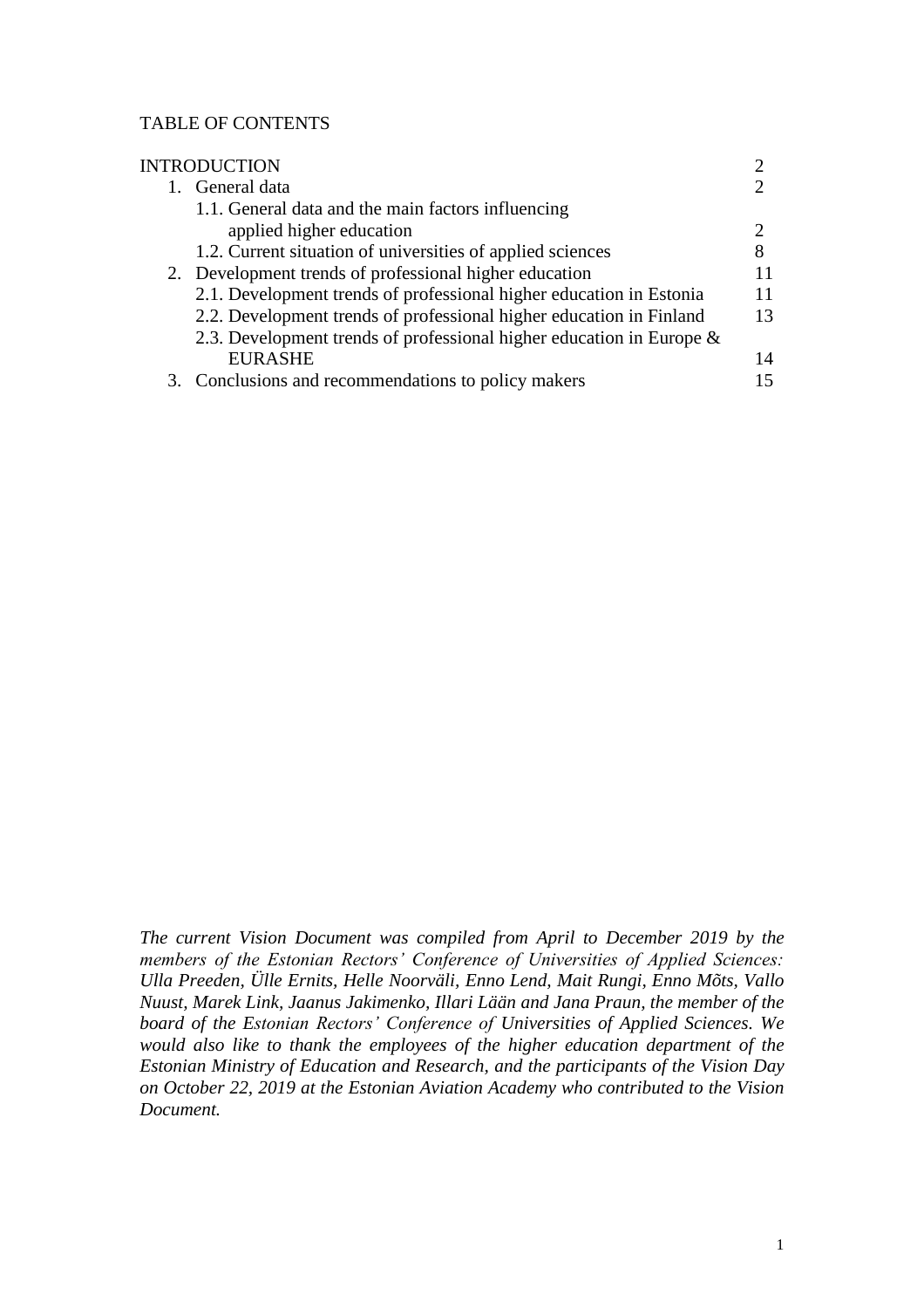# **INTRODUCTION**

Higher education and the future of higher education is a widely discussed topic in Estonia at the moment. Vision documents, prognoses, development documents and education strategies are being compiled with a purpose to enhance the living standard of the Estonian people and to value (higher) education. Since the beginning of 1990s, when the development of professional higher education institutions started in Estonia and the Estonian Rectors' Conference of Universities of Applied Sciences (hereinafter RCUAS) was founded, the rectors of the universities of applied sciences have continuously dealt with the development of high-quality applied higher education that meets the needs of society, and with the development of education policies. For this, experience has been acquired from study trips to other European countries and from the conferences, seminars and projects organized by EURASHE (*European Association of Institutions in Higher Education* [https://www.eurashe.eu\)](https://www.eurashe.eu/).

The changes of the last 15 years on the higher education landscape have been more rapid than the changes of the previous 50 years combined. Student-centred learning pathways designed according to individual development and needs are becoming more and more important, and in the future, it is probable that success will be measured rather by general skills and knowledge. It is important to understand, adapt and be ready for the vast technological changes, changes in acquired skills, and for the constant need for retraining. Important questions have to be answered: what is the purpose and the volume of applied higher education offered in Estonia? How to plan the offer of applied higher education in Estonia? How to guarantee the necessary resources for a sustainable and high-quality applied higher education in Estonia?

#### **1. General data**

#### **1.1. General data and the main factors influencing applied higher education**

The current report aims to look at what has happened in recent years and what have we accomplished. We are also about to analyse the development trends of higher education, the questions concerning the funding of higher education, and the role of applied higher education and the institutions of applied higher education in the Estonian higher education landscape.

In 2014, the Estonian Rectors' Conference of Universities of Applied Sciences presented a road map for applied higher education that included a vision for 2020 [\(https://www.tktk.ee/wp-content/uploads/RKRN-teekaart-21märts2014.pdf\)](https://www.tktk.ee/wp-content/uploads/RKRN-teekaart-21märts2014.pdf). Most of the numerical data presented in the current Vision Document in comparison with 2018 data is from 2012 and 2014 (the year the financing of higher education institutions was changed), as presented in the road map. In 2014, the Estonian Rectors' Conference of Universities of Applied Sciences had 12 members, and 14,000 students studied at the Estonian universities of applied sciences.

In 2018, ca 11,000 students studied at the Estonian universities of applied sciences, and the RCUAS had 9 members (starting from September 1st, 2019, RCUAS has eight members). There are seven state universities of applied sciences in Estonia (all are members of the RCUAS), and five private universities of applied sciences (Estonian Entrepreneurship University of Applied Sciences being a member of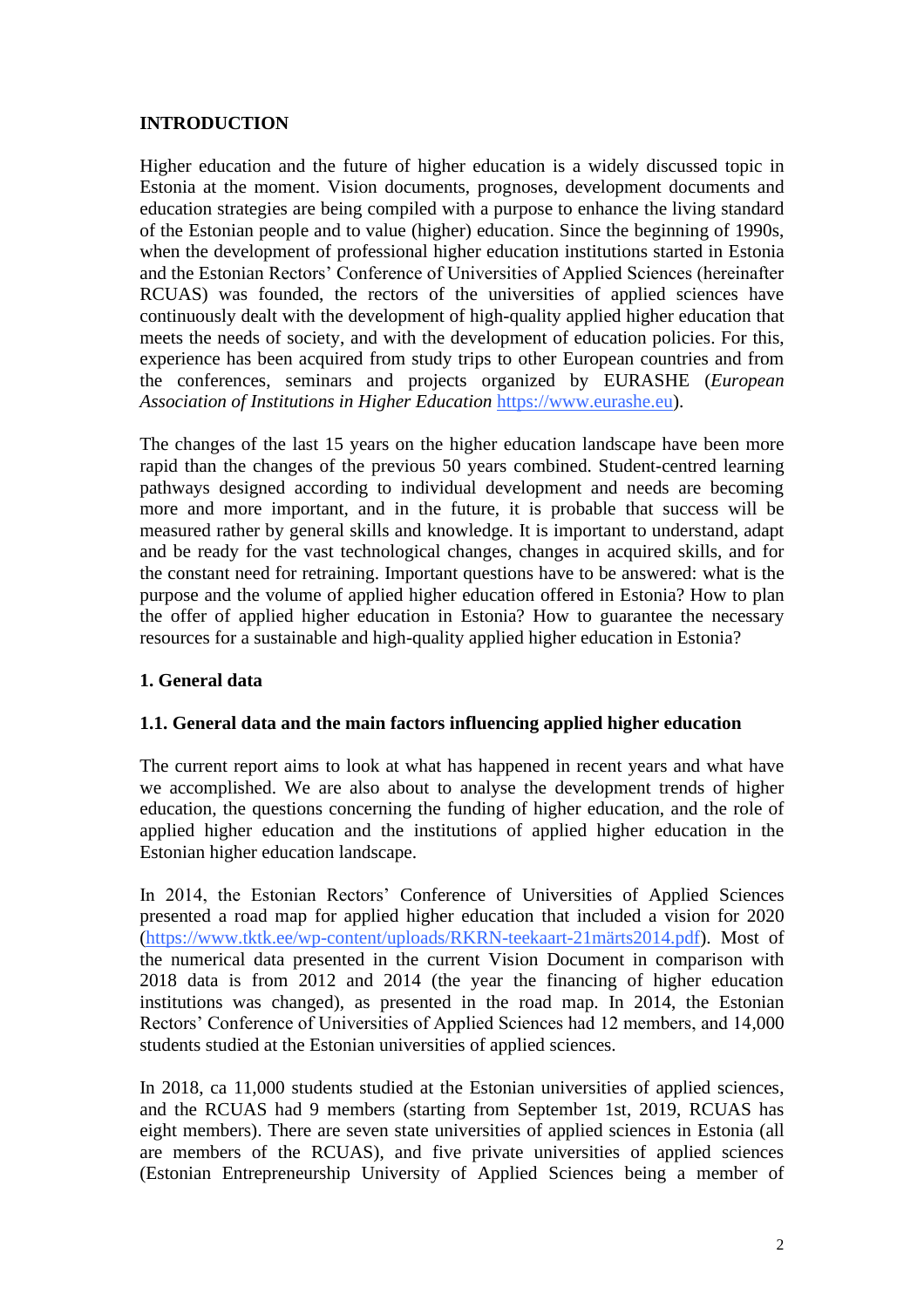

RCUAS). Currently 8,545 students are studying at the state universities of applied sciences (Graph 1).

Graph 1. Number of students at the state professional higher education institutions in 2012-2018 (data from HaridusSilm [https://www.haridussilm.ee/\)](https://www.haridussilm.ee/).

The number of students at the private universities of applied sciences in 2018 was 2,131 (Graph 2). In addition to this, applied higher education can be acquired at the colleges of the University of Tartu, Estonian University of Life Sciences, Tallinn University and Tallinn University of Technology (TalTech), where the total number of students studying in applied higher education curricula in 2018/2019 was 4,044 (data from HaridusSilm). When in average, the number of students in public state universities has decreased by 22% (in 2014/2015 there were 42,205 students and in 2018/2019, 35,343 students), then the number of students in state professional higher education institutions has been relatively stable and has decreased only by 4% (in 2014/2015, 7,259 students and in 2018/2019, 6,974 students; data from HaridusSilm).

### *The most significant changes that have influenced the activities of higher education institutions*

**Updating the higher education legislation**: in 2016, the modernization of the Estonian higher education legislation began [\(https://haridusseadustik.wordpress.com/korgharidusseadustik/\)](https://haridusseadustik.wordpress.com/korgharidusseadustik/). The process involved the universities, universities of applied sciences, research and development institutions, the Federation of Estonian Student Unions, Universities Estonia, Estonian Rectors' Conference of Universities of Applied Sciences, organisations representing employers, and education-related competence centres such as the Estonian ENIC/NARIC, Estonian Quality Agency for Higher and Vocational Education and the Estonian Research Council. In the process of modernisation, the legislative acts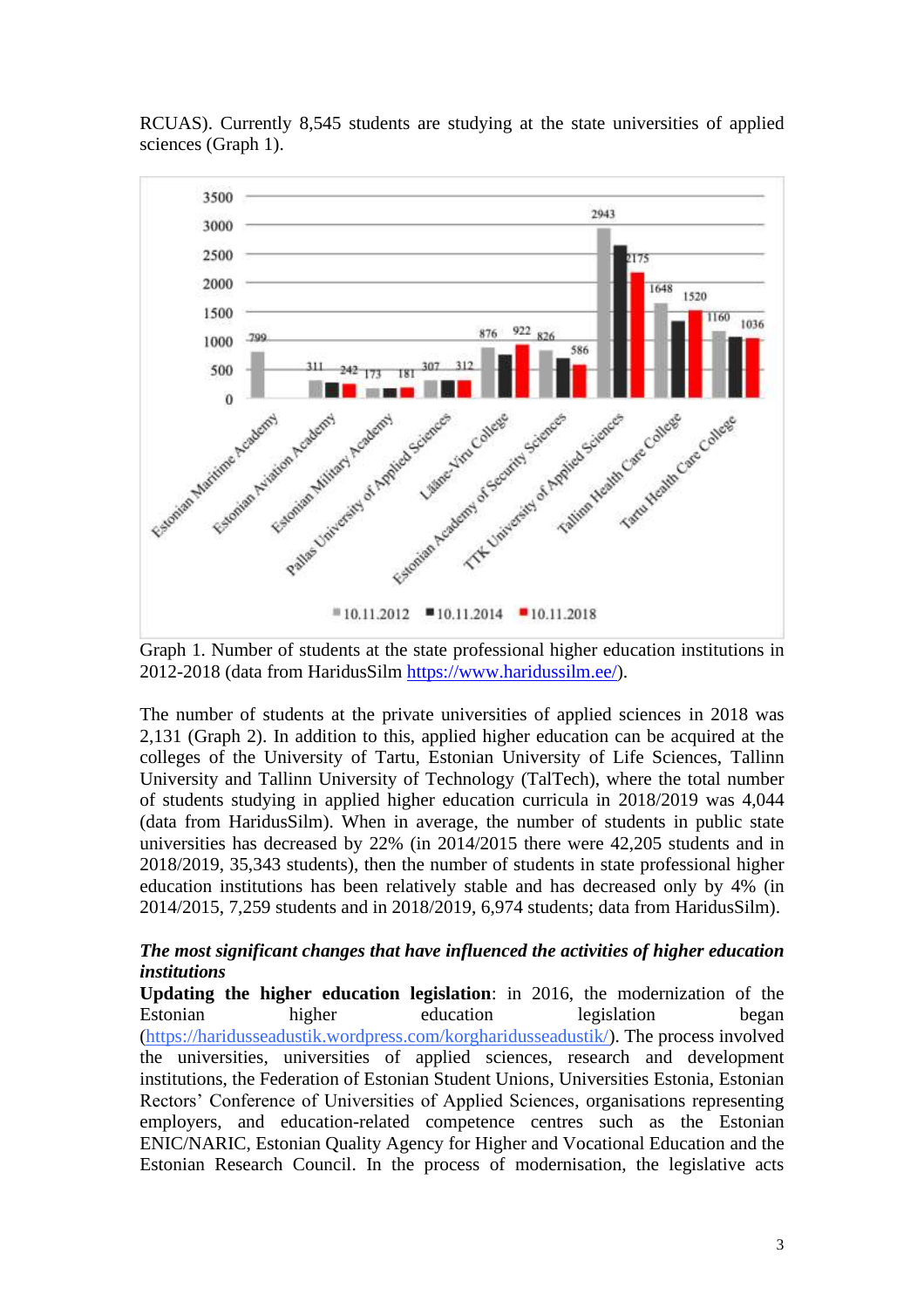concerning higher education were reorganised. However, the main principles of the higher education system such as free higher education, the autonomy of higher education institutions and the tertiary system were not changed.



Graph 2. Number of students in private professional higher education institutions in 2012-2018 (data from HaridusSilm).

On September 1, 2019, The Higher Education Act took into force [\(https://www.riigiteataja.ee/en/eli/529082019022/consolide\)](https://www.riigiteataja.ee/en/eli/529082019022/consolide). The most significant change for the universities of applied sciences is that the students accepted in 2019/2020 will get a bachelor's degree at graduation. However, the requirement of practical training will not change – in applied higher education, practical training must form at least 15% of the curriculum. The specialties of applied higher education are tightly connected to professional standards, which ensures that, in addition to overall knowledge competences, the students of applied higher education shall acquire professional skills needed for working in a certain profession.

The main goal for implementing free state higher education through the higher education reform in 2013 was to ensure equal access to higher education, to make higher education sector less fragmented and to minimize the doubling of curricula. The most significant and tangible change for universities and higher education institutions was that the intake of paying students was no longer allowed. Partially, the losing of paying students was compensated to higher education institutions, but not to the full extent. The effect of losing paying students and getting the state compensation varied a lot in different institutions. Financially, the institutions who bore the biggest losses were the ones where the number of paying students was higher. The actual effect of free state higher education was twofold: financial, and expressed by students' learning behaviour: many students decided to interrupt their studies and apply for a state-paid student place. Higher education institutions had to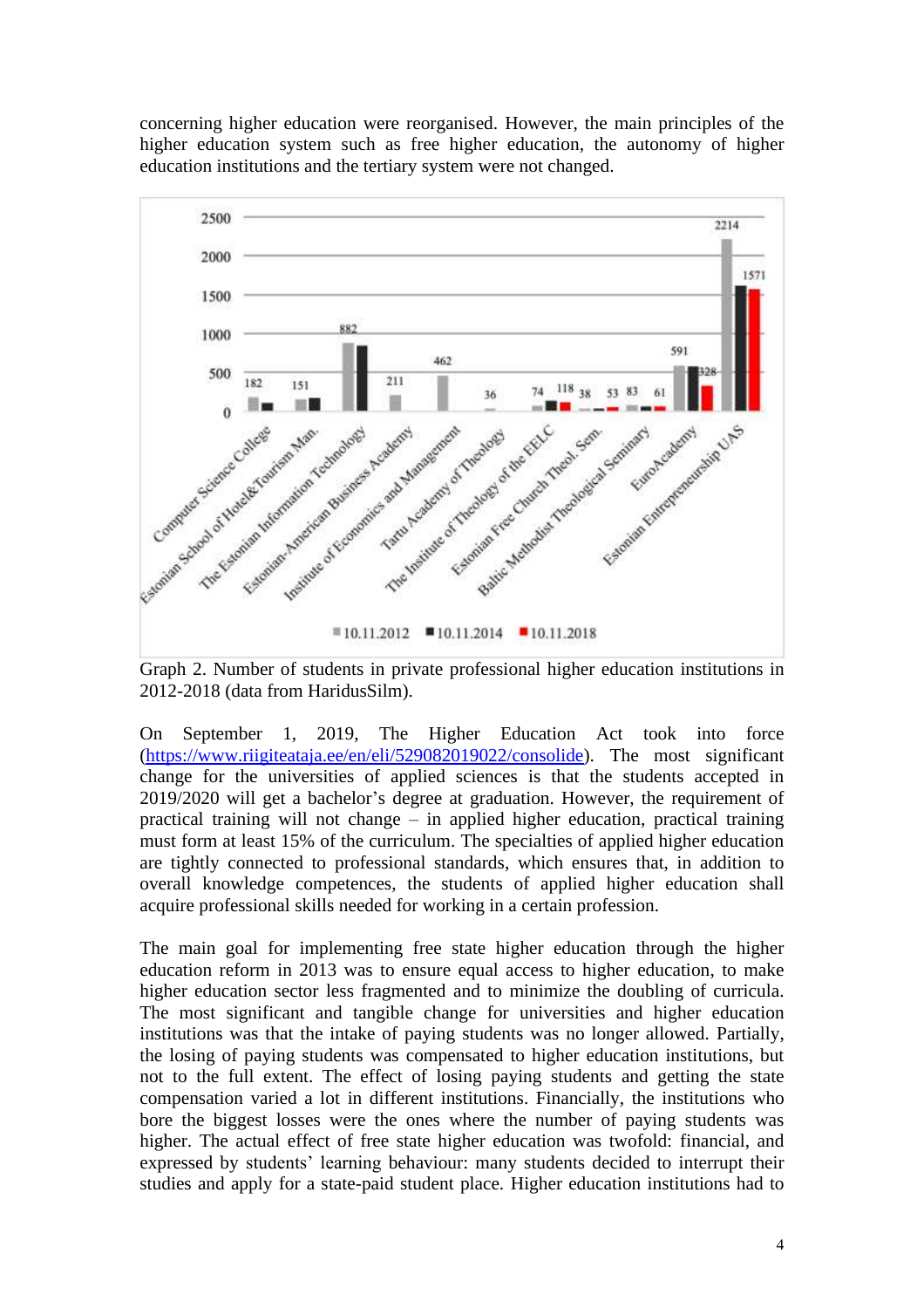start dealing with drop-out events, and, due to the principles of the new financing system, with the negative relation between "input" and "output".

For analysing the effects of the reform to the key performance indicators of the universities of applied sciences, we divided them in two groups: the institutions governed by the Estonian Ministry of Education and Research (6), and the universities of applied sciences belonging to the RCUAS  $(6+3)$  – the abovementioned plus the Estonian Academy of Security Sciences, the Estonian Military Academy and the Estonian Entrepreneurship University of Applied Sciences.



Graph 3. The key performance indicators of the members of RCUAS in 2014-2018.

The cumulated number of admissions of the universities of applied sciences belonging to RCUAS during the analysed period increased by 14.7%, and the general number of students decreased by 3.7%. The constant decrease of students lasted until the academic year 2017/2018. Last academic year, the general number of students started to increase. However, the number of graduates has dropped by 18.9%. The number of graduates during the analysed period was mainly influenced by the constant decrease of paying graduates (the last admission of paying students was in 2012/2013).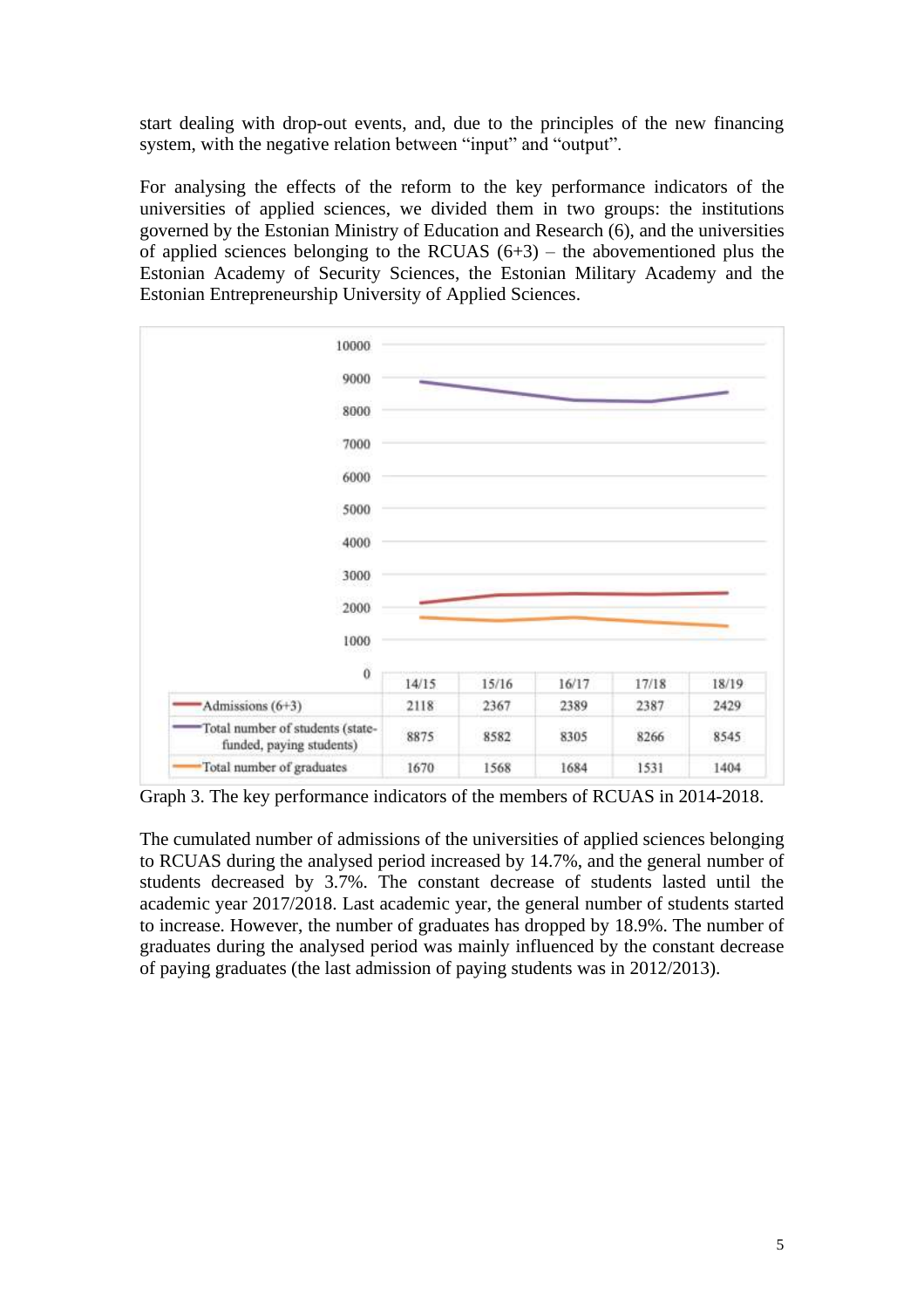

Graph 4. The key performance indicators of the universities of applied sciences governed by the Estonian Ministry of Education and Research in 2014-2018.

The number of admissions of the six universities of applied sciences has grown by 10.4% on the given period, the general number of students has increased by 5.2%, and the number of graduates has decreased by 14.7%. It is important to point out that in the academic year 2014/2015, 659 students had to reimburse study costs (as they failed to reach the full study load and were studying part-time), of them 468 (71%) being the students of TTK University of Applied Sciences. In the end of the period, 172 students reimbursed their study costs (80.1% being the students of TTK University of Applied Sciences). The study behaviour of paying students had an inevitable effect on the number of graduates.

#### **The principles of funding in higher education**

In 2017, the new operational support model was implemented in Estonia. The model has two components – baseline funding and the changeable performance funding based on key performance indicators. The principles of the operational support are similar to universities of applied sciences and universities (except for doctoral studies, research funding, etc.). With the new financing model that took into force on January 1, 2017, the obligation of annual reports that was connected to annual contracts was discarded. The new model introduced 3-year administration contracts for public state universities and activity support directives for state universities of applied sciences. Six key performance indicators were determined. The indicator with the highest value is the share of students graduating with nominal time  $(NOM+1)$  or  $NOM+2)$ [\(https://www.hm.ee/sites/default/files/uus\\_rahastamismudel\\_0.jpg\)](https://www.hm.ee/sites/default/files/uus_rahastamismudel_0.jpg). The other key performance indicators are: share of graduates in employment, share of students participating in short term mobility (since 2019, also in long term mobility), share of enrolled international students, share of private funding and the operation of a higher education institution in their area of responsibility.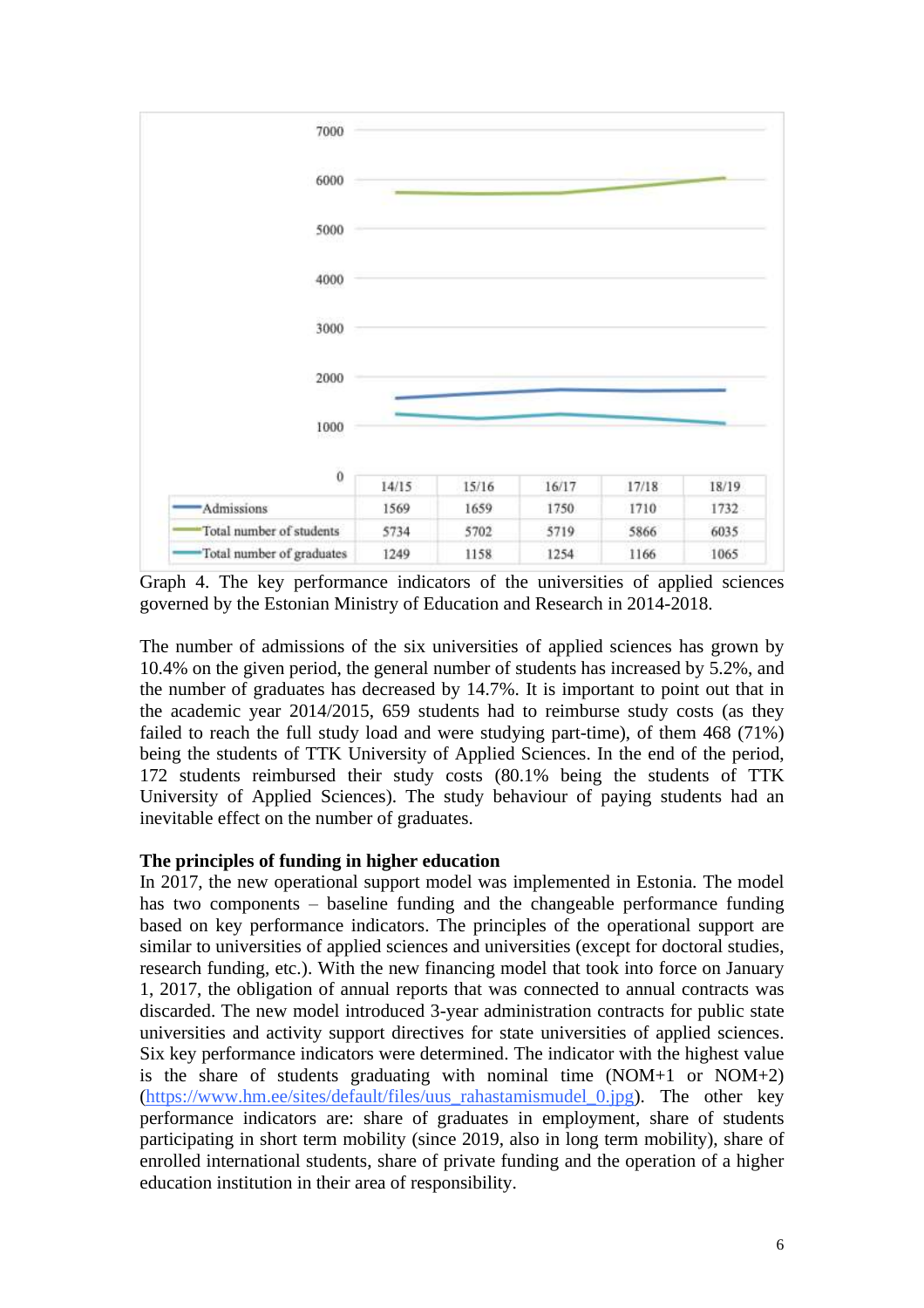Due to the reform, comparing the data from the period of the beginning of the higher education reform with today's data in the context of higher education funding is not entirely adequate, as in addition to the changes in funding, the study behaviour of students has changed considerably during this time, and the higher education institutions have thoroughly analysed their principles of operation. Therefore, the comparison of the post-reform data of admission, student and graduate numbers, taught credit points and passed credit points to pervious data needs a detailed analysis that is not possible in the scope of the current Vision Document. For example, the higher education institutions are still looking for the ultimate balance between the demand of graduates from enterprises (the need of specialists), the reasonable relation of admissions and graduates, and the key performance indicators of the operational support calculation model.



Graph 5. The dynamics of operational support in 2014-2019, in Euros.

The biggest increase of operational support was achieved by Pallas University of Applied Sciences (33.4%), Tartu Health Care College (27.8%) and the Estonian Aviation Academy (26.1%). The operational support increased the least in TTK University of Applied Sciences (by 1%) and in Lääne-Viru College (by 5.6%). When looking at the cost of a student place at the professional higher education institutions governed by the Estonian Ministry of Education and Research in 2018/2019, the most expensive student place – 14,200 euros – was in the Estonian Aviation Academy, and the least expensive – 1,340 euros – in Lääne-Viru College. As the cost of a student place in the Estonian Aviation Academy differs considerably from others, we decided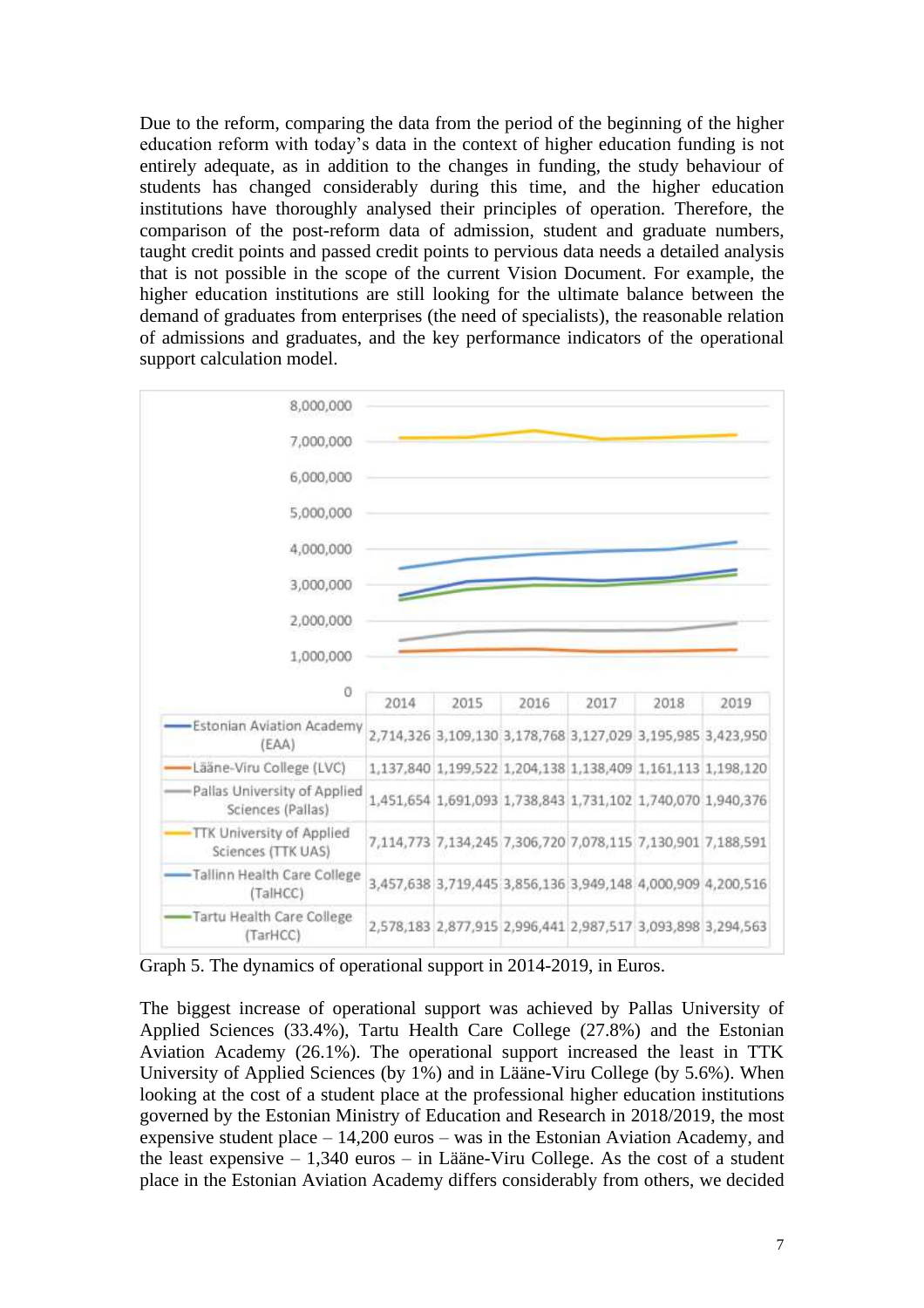to analyse the dynamics of the cost of student places based on five universities of applied sciences.

In conclusion, we can say that the direct impact of the development gap in operational support is expressed in the fall of competitiveness of the employees' salaries. As the share of staff costs in the budget of universities of applied sciences is ca. 65-80%, we can say that the maximum capacity of staff costs has already been reached in most institutions. The increase of average salary in Estonia between 2014-2019 has been 44% (data from Statistic Estonia: [https://www.stat.ee/stat-keskmine-brutokuupalk\)](https://www.stat.ee/stat-keskmine-brutokuupalk) and the consumer price index has risen by 10% (Statistics Estonia: and the consumer price index has risen by [https://www.stat.ee/stat-tarbijahinnaindeksi-muutus\)](https://www.stat.ee/stat-tarbijahinnaindeksi-muutus). Compared to the increase of the cost of a student place being only 2.5% (Table 1), it is clear this is not enough for maintaining the competitiveness of staff costs.

Table 1. The average cost of a student place based on the data of five universities of applied sciences governed by the Estonian Ministry of Education and Research, in Euros.

| Academic year                       | 2014/2015 | 2015/2016 | 2016/2017 | 2017/2018   2018/2019 |       |
|-------------------------------------|-----------|-----------|-----------|-----------------------|-------|
| Average cost<br>of student<br>place | 2,883     | 3,052     | 3,127     | 2,997                 | 2,956 |

# **1.2. Current situation of universities of applied sciences**

# *Strengths*

One of the strengths of professional higher education institutions is the quick implementation of changes in the world of work to the academics and curriculum development. In addition, the flexibility of professional higher education institutions is expressed by their willingness to open study groups near the employers' locations to ensure needs-based regional education and the recognition of employers' needs. This is enhanced by the support and feedback from the employers and their will to value graduates on different levels, e.g. specialists with professional diploma.

Another strength of universities of applied sciences is the distribution of the fields of education – every institution has its clear role, which helps to avoid the doubling of curricula and train employees that are needed by the state. As most of the universities of applied sciences are state-owned, the state can determine the student places according to the needs of the world of work. This gives the state the possibility to govern the universities of applied sciences purposefully. However, the clear division of fields of education can also be seen as a weakness, because, for example, there is no input from the Ministry of Culture for educating cultural workers nor from the Ministry of Economic Affairs and Communications for educating engineers and technical workers. Other areas such as health care and aviation have a clear public procurement. However, in case of health care, the ministry that gives the main strategic input to the public procurement is the Ministry of Social Affairs, but the ministry is not contributing to the financing of health care education.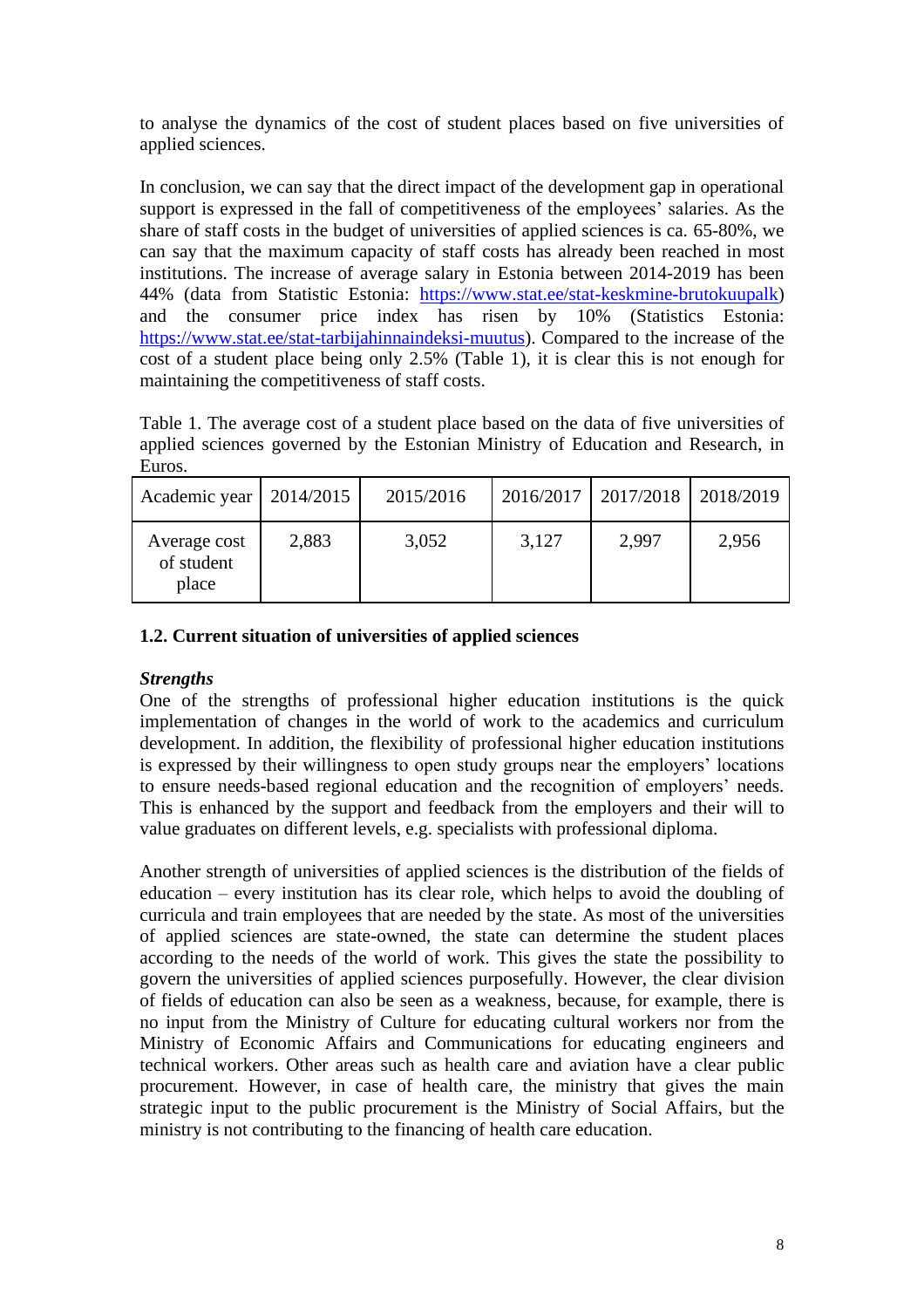In conclusion, we can say that the success factors of professional higher education institutions are:

- Curricula and learning outcomes that are dynamically aligned with the world of work, vocational standards and with the needs of enterprises and professional associations;
- The profile of teachers/lecturers the teachers/lecturers of universities of applied sciences have professional experience with skills and potential for research and development activities;
- Learning environment universities of applied sciences have the infrastructure that supports the acquiring of skills, knowledge and experience, and participation in research and development activities. Practical training is considered a supervised purposeful activity in a real working environment. Before entering the real working environment, students pass simulation trainings;
- Applied research and product development projects have become an integral part of the learning process.

# *Weaknesses*

- Compared to universities, the number of international students in the universities of applied sciences is relatively low. The essence of this question lies in the role of universities of applied sciences in Estonia: is the purpose of professional higher education institutes to prepare the workforce for the Estonian employment market, or to offer studies in English for international students? Unfortunately, fulfilling these two goals simultaneously is extremely difficult, as the graduates of universities of applied sciences are expected to have high proficiency of Estonian language. Offering studies both in the national language and in English is too resourceful.
- Lack of research funding so far, professional higher education institutions have conducted applied research relatively successfully according to their own financial means. The state funding directed to applied research and development activities would create favourable conditions for an important and long-awaited development leap which would enable to conduct applied research on a much larger scale. The stable financing for applied research is expected both by the society and the world of work. In many European countries, basic funding for applied research is guaranteed for professional higher education institutions independent from the evaluation of research, and this could also be the first step in the Republic of Estonia in order to support the development of professional higher education. In Ireland, for example, there is an organisation similar to Enterprise Estonia (EAS) who has measures for financing research and development work ordered by companies from universities of applied sciences;
- The operational support for professional higher education institutions is not competitive compared to the average salary and the consumer price index. If the funding decreases further, it poses a threat to the resources of academic personnel and infrastructure;
- In professional higher education institutions, there is no state basic funding for life-long-learning activities like in vocational education institutions;
- The small size of professional higher education institutions is both a strength and a weakness, e.g. small universities of applied sciences may not have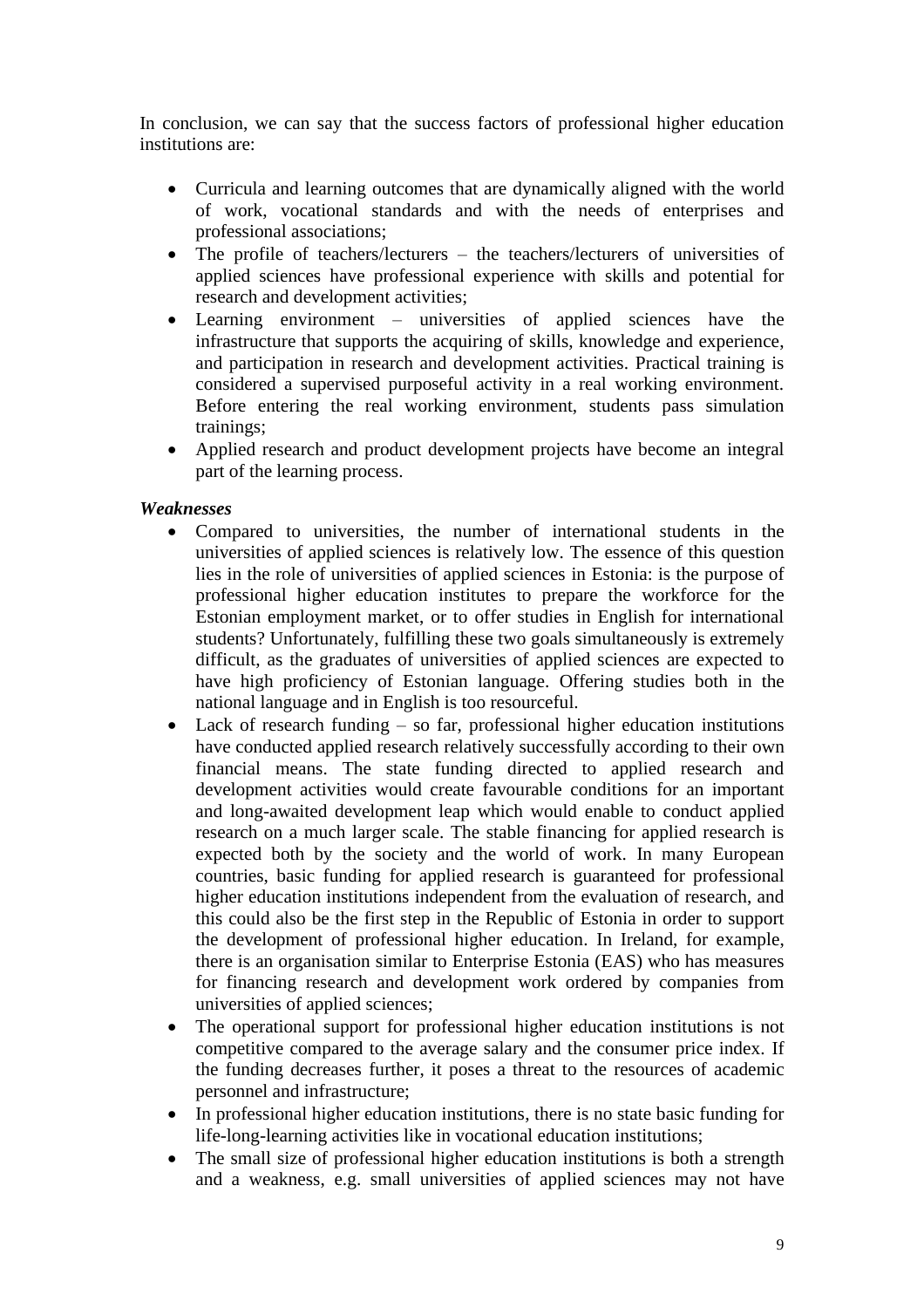enough resources for financing supporting activities. Strength is the ability to make quick changes.

# *Opportunities*

We see contributing to the following activities as opportunities for universities of applied sciences:

- Mobility and internationalisation internationalisation can be seen as a relevant opportunity on professional higher education (bachelor) and on master level (incl. health care) by using the study environments and lecturers of different universities of applied sciences;
- Nano-degrees: nano-degrees are seen as people-centred and student-friendly approach to acquire recognized education levels in a shorter period of time. This means organising regulated study modules or levels in a way that it would be possible for a student to pass certain parts and get a certificate of certain skills/competences before graduation. Therefore, when a student returns to education (including a new specialty), they do not have to pass the subjects again, but can implement prior studies automatically. A similar system called "partial profession" is applied in vocational education. Therefore, nano-degrees [\(https://www.forbes.com/sites/ccap/2015/01/19/nano](https://www.forbes.com/sites/ccap/2015/01/19/nano-degrees-as-a-new-model-to-model-to-integrate-into-higher-education/)[degrees-as-a-new-model-to-model-to-integrate-into-higher-education/\)](https://www.forbes.com/sites/ccap/2015/01/19/nano-degrees-as-a-new-model-to-model-to-integrate-into-higher-education/) that mark the students' skills/competence levels throughout the study period can be seen as opportunity for universities of applied sciences. Nano-degrees could be implemented primarily in specialties that are not strictly regulated. One of the purposes of nano-degrees could be the linking of curricula on different levels, so that when a student enters from a certain level, he/she can choose a study path for graduating either on EQF level 5 or EQF level 6;
- Larger-scale pre-vocational training in the future, it is important to offer prevocational training on a larger scale, e.g. caregiver studies in parallel with secondary education would definitely help decrease the deficiency of skilled workforce;
- Practical training has always been an important strength of professional higher education. As an opportunity, the organisation of practical training can be improved by increased cooperation with employers and by defining learning outcomes more clearly.

# *Threats*

The line between bachelor education and professional higher education is becoming blurred. When the graduates from a professional higher education used to have output in the world of work and the graduates from bachelor's degrees mostly continued in master studies, this is not such a clear-cut process anymore.

- Big share of visiting lecturers from the industry when the share of part-time lecturers becomes too large, the implementation of the main tasks of the universities of applied sciences may suffer, in addition to the motivation of lecturers to contribute to curriculum development and to participate in other research and development activities;
- The discrepancy between students' study behaviour and the key performance indicators set for higher education institutions. The students have the freedom work during their studies or go study abroad, after which they can return to their studies. The education policy and the model of operational support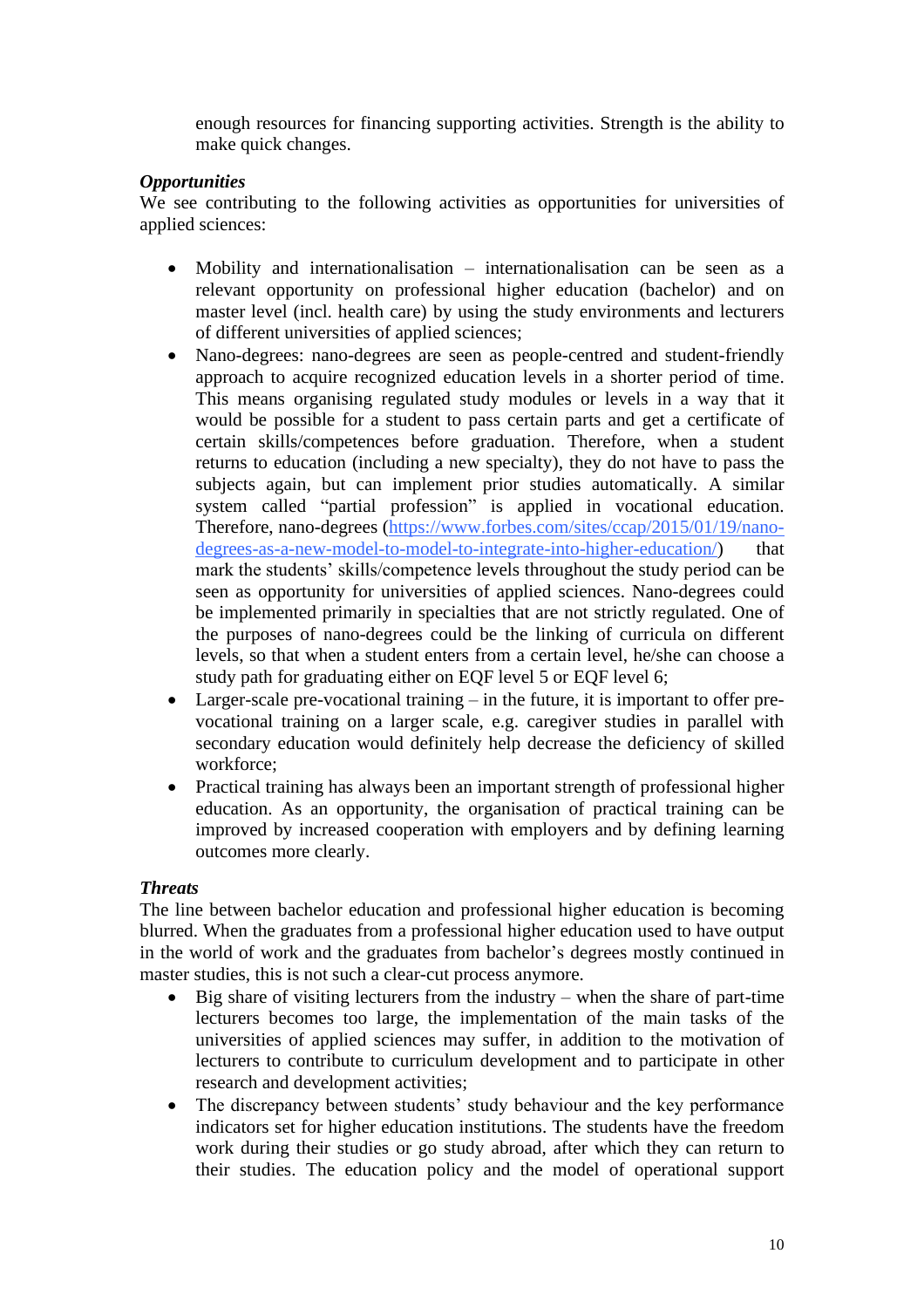prioritise the passing of curriculum in a reasonable time  $(3+1 \text{ or } 4+2 \text{ years})$ , but the student has a right to lengthen their period of studies;

• Tuition fees in applied higher education pose a threat to the competitiveness of certain specialties offered by universities of applied sciences (e.g. health care), especially in the areas where salaries are relatively low in the Estonian employment market. In these specialties, students are motivated to find better paid jobs, including jobs abroad.

## **2. The development trends of professional higher education**

#### **2.1. The development trends of professional higher education in Estonia**

When discussing the future of universities of applied sciences, mostly the content and learning outcomes of the programmes are focused on rather than individual institutions. When we think of whether the development trends in professional higher education are Estonian-centred or international, we can say they are rather international. It may be possible that in 2035, we cannot talk about the differences between academic and professional higher education anymore, but of a new type of higher education. Next to teaching professional specialty skills, general skills and knowledge are becoming more and more important.

Apprenticeship studies are common in vocational education institutions, but this type of studies could also be integrated into higher education. Currently, the apprenticeship studies in applied higher education are being piloted in Estonia. It is important that the employers also value this type of study programmes. One of the main points of future discussion will be **whether universities of applied sciences continue to stand out in higher education landscape or will the differences between professional higher education and baccalaureate programmes disappear.** Here it must be analysed whether applied higher education programmes will become similar to bachelor programmes, or vice versa, and what could be the causes and results of these developments.

#### *Standing out on the higher education landscape*

The distinction between academic higher education and professional higher education dates back to the 1960s when employers started to need graduates with higher education and practical skills. The output of universities was not practical enough and the one of vocational institutions was not academic and professional enough. Standing out in the future is possible, if: a) the employers still need graduates with different profiles (academic and practice-oriented); b) the students accept this trend and wish to stand out as students/graduates of professional higher education; c) the institutions of higher education are able to offer distinctive programmes.

Other important factors are **the expectations and needs of the employers**. It is known that today, the companies are expecting and valuing specialists with applied higher education background - the people who have acquired certain skills and knowledge and who do not need additional training when entering the world of work. When talking about distinctions, individuality should also be considered – there are people who would like to choose a more theoretical path and others who prefer a more practical approach. Today, the curricula of professional higher education are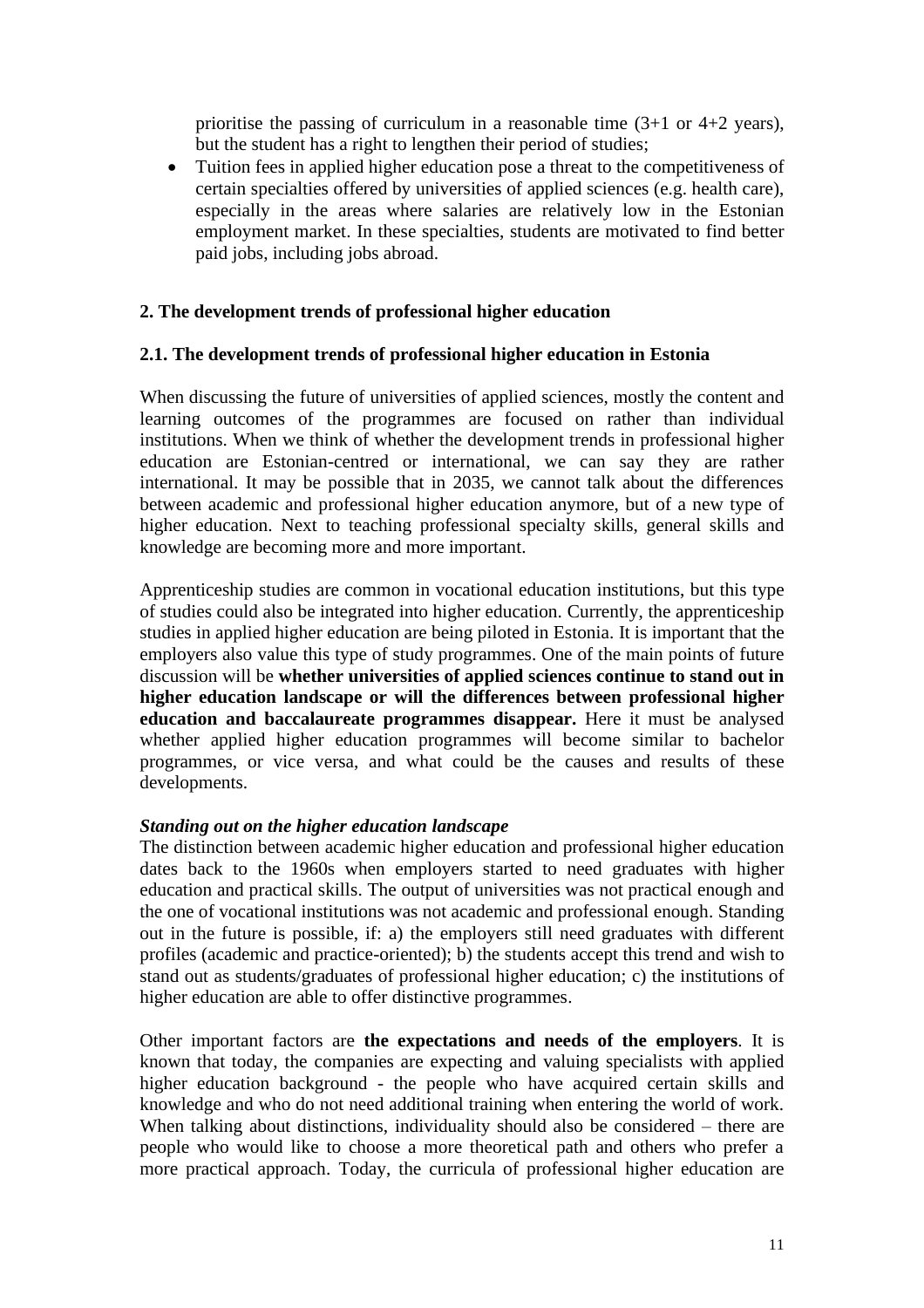based on occupational qualification standards, and the students have a possibility to obtain a professional qualifications certificate when graduating. When an occupational qualification standard changes, so does the curriculum.

By 2035, the significance of professional qualification certificates, diplomas and other status proving regulations will probably decrease, and the formulation of learning outcomes in study programmes will become more dynamic.

#### *The content and role of professional higher education in 2035*

The development of innovation and technology happens where it is supported by an educated workforce. Professional higher education is tightly connected to the needs and expectations of the world of work. Let us presuppose that in the future, **the main role of universities is to enhance studies on master and doctoral levels, and to develop (fundamental) research; and, the role of universities of applied sciences is to conduct studies on EQF level 6 primarily directed to the world of work, and to conduct applied research.** In some specific areas, it would reasonable to offer integrated studies and create master level curricula.

Today's institutional organisation does not hinder the development of professional higher education, but what is slightly problematic is the competition-based financing model for universities of applied sciences governed by the Estonian Ministry of Education and Research, as no funding for applied research is included in this model. Further analysis of the possibilities of consolidating supporting activities of universities of applied sciences is needed, e.g. which activities could be jointly organised in the current ownership system (such as joint legal services, participating in public procurements, developing activities/programmes together across institutions). Although the universities of applied sciences prefer autonomy in their actions, jointly offered services and actions could be organised through a roof organisation (RCUAS).

# *Education levels in the future*

As the economy is moving in the direction where creating higher added value is being appreciated, we are also witnessing a shift where the need for lower-level graduates is decreasing and the need for higher-level graduates is increasing, provided there are outputs in the form of occupational qualification standards or study programmes. The necessity and possibility of offering intermediary levels should also be considered. For example, when a student has almost passed the curriculum of EQF level 6 but has not completed the thesis, he/she could be offered the possibility to finish studies on EQF level 5 (partial profession), if there exists a matching output in the form of a vocational standard or a curriculum. In such case, the acquired specialty subjects would not lose their value and the student could be motivated to continue his/her studies.

The factors (internal and external) that will ensure the distinctive identity of universities of applied sciences: a) lecturer/teacher profile (most important factor, as it ensures the quality of the main process); b) curricula (share of practical training); c) cooperation with employers; d) learning environment; e) practical and applicable inservice training (degree programme content can be offered as in-service training); f) applied research and its funding; g) increase of life-long-learning programmes. The education system of the future should be more open and flexible. Creativity and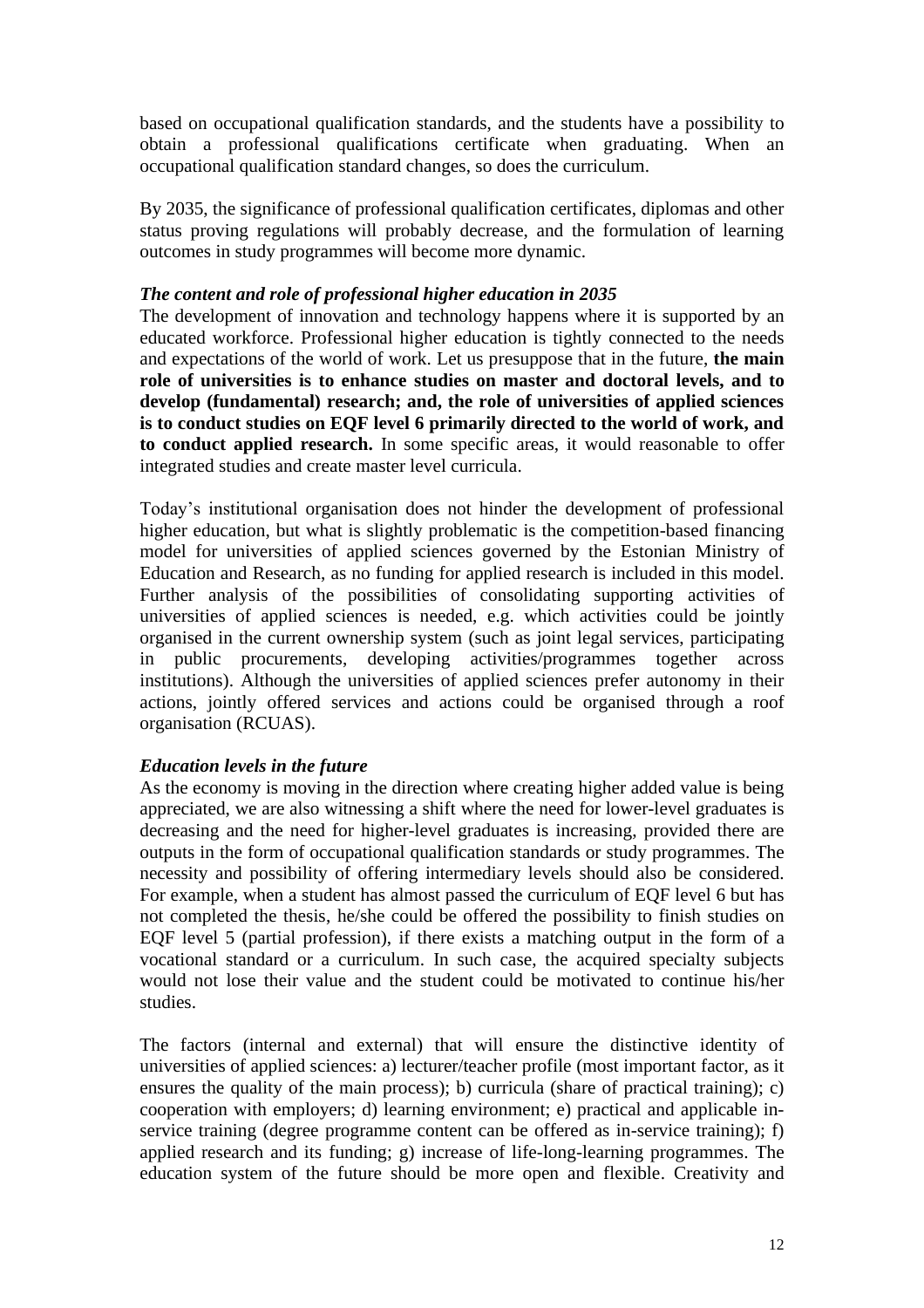individuality should be favoured and encouraged – when a student finds a nonstandard individual study path, possibilities of integrating this student should be found in the system. Social skills and creativity are decreasing in young people. They should be taught to be more open and curious in order to find new possibilities. In today's system, young people are accustomed to preconditioned activities, the roots of which are in secondary school education.

In conclusion, it may be said that **the distinction between academic higher education and professional higher education will probably decrease by 2035. The distinction will remain in specialties where employees with specific skills and knowledge are needed for the development of the state and for essential services.**

# **2.2. The development trends of professional higher education in Finland**

The Rectors' Conference of Finnish Universities of Applied Sciences (ARENE) unites 25 universities of applied sciences and 145,000 students (source: ARENE webpage [http://www.arene.fi/the-rectors-conference-of-finnish-universities-of](http://www.arene.fi/the-rectors-conference-of-finnish-universities-of-applied-sciences-arene/)[applied-sciences-arene/\)](http://www.arene.fi/the-rectors-conference-of-finnish-universities-of-applied-sciences-arene/). Professional higher education institutions in Finland are regional organisations for training, innovation, research and development. Universities of applied sciences know the needs and stakeholders of their specialty areas.

The research, development and innovation activities of universities of applied sciences in Finland support the creation of new knowledge and skills and the renewal and competitiveness of local companies. The capacity and will for long-term specific development activities connect the universities of applied sciences to different cooperation partners on national and international level.

The mission of professional higher education institutions in Finland is to train specialists according to the needs of the world of work and to conduct research and development activities which enhance regional development. The universities of applied sciences in Finland prioritise cooperation with enterprises, industry and service sector mainly on local level. Finnish universities of applied sciences offer studies on bachelor and master level. The curricula have been developed in a way that they would match the changing needs and developments of the world of work, clearly emphasising the specialty. The graduates of professional higher education institutions are qualified to fulfil a variety of professional tasks.

ARENE has defined the following values for their 2016-2020 strategy:

- Open cooperation;
- Proactivity;
- Respect of competences.

ARENE's strategic goals for 2016-2020 are:

- To communicate the functions and strengths of universities of applied sciences;
- To support the role of universities of applied sciences in renewal of working and economic life;
- To strengthen the cooperation, networking and internationalisation between universities of applied sciences as part of European Higher Education Area;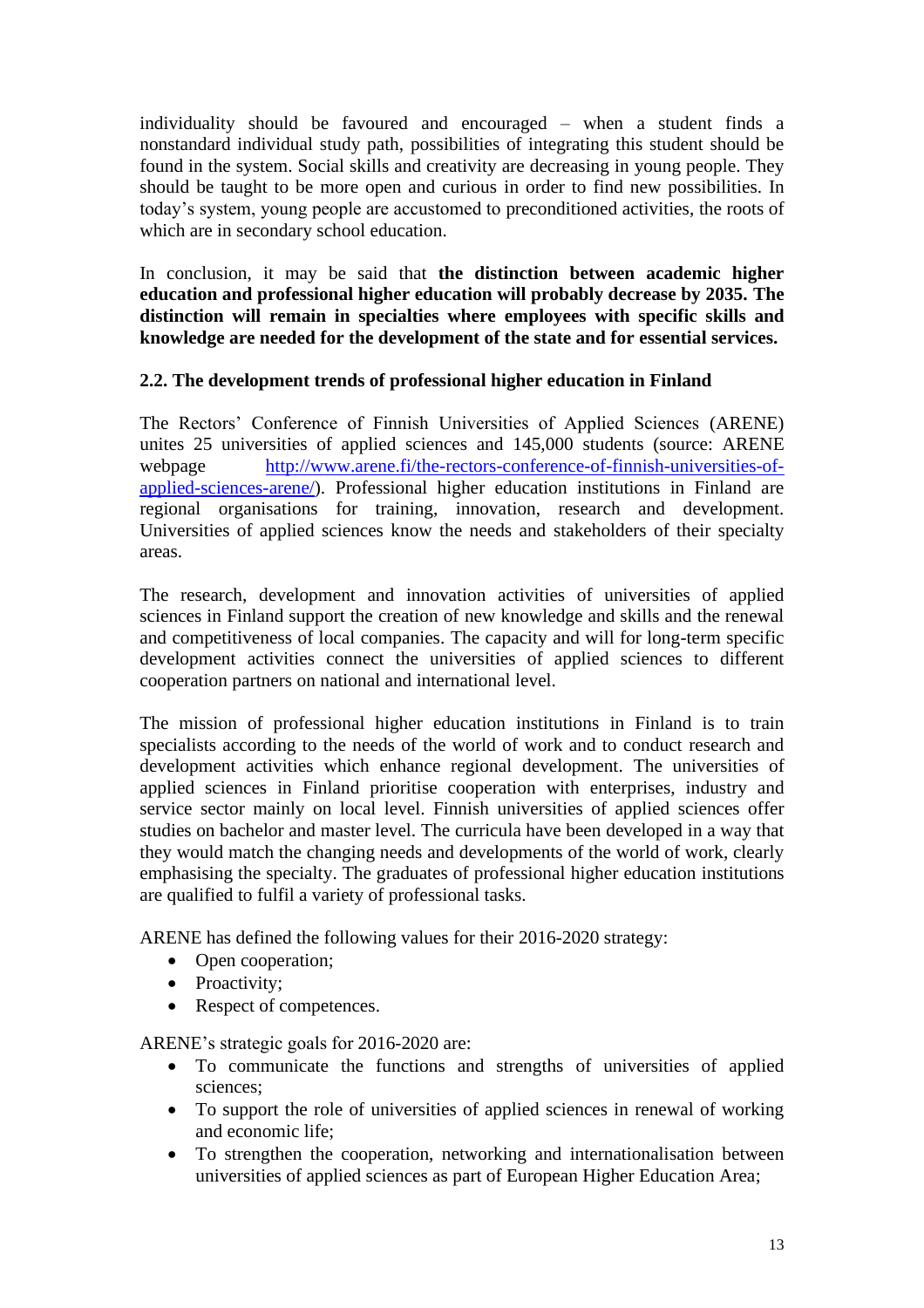• To advance operating conditions of universities of applied sciences and to strengthen their role in society.

# **2.3. The development trends of professional higher education in Europe & EURASHE**

RCUAS has been a member of EURASHE since 2002. EURASHE (European Association of Institutions in Higher Education) is the main advancer of the European professional higher education by supporting the development of its members and ensuring their active participation and role in designing the future of European applied higher education.

EURASHE (founded in 1990) is the organisation representing the interests of universities of applied sciences and university colleges in Europe, enhancing the importance and quality of professional higher education. In 2018, EURASHE presented its policy statement for the European Higher Education Area (EHEA) Ministerial Conference in Paris with recommendations to ministers to release the full potential of professional higher education to serve our societies, as follows:

- EURASHE as the acknowledged representative of European professional higher education institutions recognises and welcomes the achievements of the Bologna process and the current emphasis of its basic values as the foundation for the future development of higher education;
- EURASHE welcomes the focusing on the main obligations (of higher education institutions) and the strengthening of mutual respect, collegiality, trust and the principle of including stakeholders;
- EURASHE supports the proposal to renew teaching processes and to redefine learning, while strengthening the connection to research and supporting the internationalisation of European higher education.

The priorities of EURASHE are:

- Supporting regional engagement in professional higher education through relevant policy measures and financial instruments that would enhance the broad recognition, support and evaluation of teaching, innovation and research activities in professional higher education institutions;
- Promoting the user-centred approach to applied research where the capacity and potential of professional higher education institutions would be used in cooperation with the partners from the world of work in order to meet the innovation and development needs of enterprises. Promoting the integration of teaching and research activities for enhancing the development of students' competences for their future success;
- Recognising and encouraging diversity in higher education by respecting and promoting its role, mission and the diversity of its goals and provisions, based on commonly agreed values, principles and resources; while recognizing the achievements on improving professional development and competitiveness through the strengthening of applied higher education;
- Promoting short-cycle higher education programmes, at the same time paying close attention to the development and relevance of first cycle programmes and to programmes directed to advanced learners;
- Promoting innovation in teaching and learning better recognition of relevant and efficient teaching and learning methods, including joint initiatives in